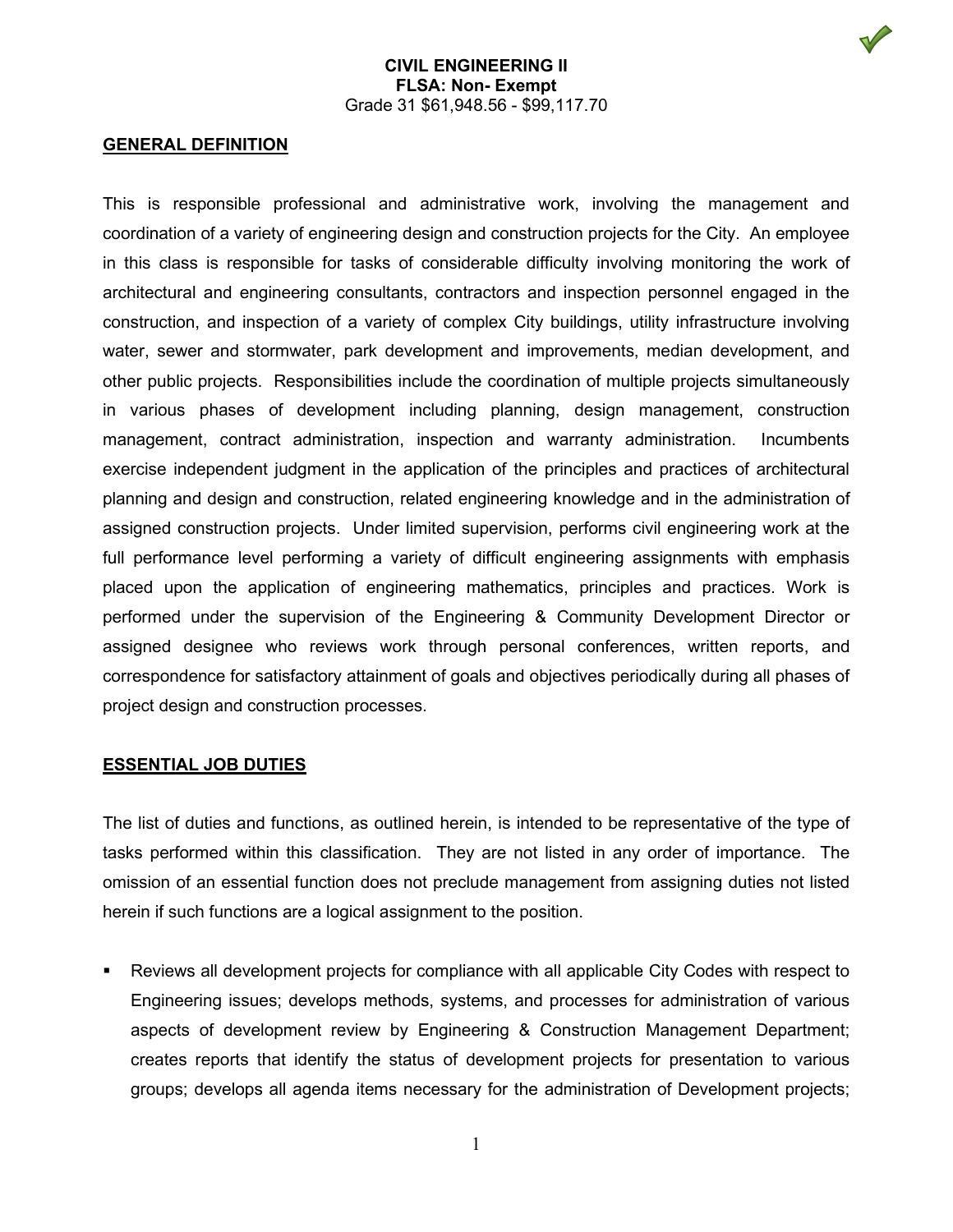inspects and supervises the inspection of the construction of public and private development improvements for adherence to City Codes and regulations; coordinates and ensures appropriate permitting by outside agencies for all public and private development projects as required; develops or assists in the development of standard drawings and general notes to be included in all construction projects; participates in and administers the engineering aspect of the building permit process; reviews all plats for conformity with all codes and regulations and ensures recording of all right of way and easement documents with the County.

- Conducts field and office studies to acquire information for, and prepares detailed drawings, plans, and designs for the construction, alteration and maintenance of public works infrastructure. Investigates the engineering feasibility and cost of proposed projects; prepares estimates of the cost and quantity of materials and equipment as well as labor costs; prepares specifications and contract documents; makes engineering calculations necessary to complete designs, specifications, cost and materials estimates and other engineering features; determines the most practical, economic and feasible materials required to complete specific projects. Acquires permits from all applicable agencies where required.
- Inspects construction, alteration or maintenance projects for conformance to plans and specifications as part of the completion of design projects; interprets plans and specifications to the contractor; gathers data for the preparation of cost estimates; computes work progress for partial payments to contractors; confers with design engineers, consultants and contractors on design changes to resolve field problems; recommends major design changes to supervisor.
- Reviews plans and specifications prepared by consulting architects and engineers to determine accuracy and completeness of plans, and for compliance with sound engineering practices; confers with architects and engineers in explaining and interpreting design, and contract requirements; reviews and recommends a change of orders for additions to, or deletions from approved drawings and specifications.
- Coordinates bid advertisements, preparation, and distribution of plans and specifications, hold pre-bid and pre-construction conferences, evaluates bids and prepares agenda items for the award of contracts. Receives, reviews and/or submits various records and reports including engineering plans and specifications, technical reports, bonds, insurance documents, soils reports, utility tests, permits and applications, purchase requisitions, performance appraisals, correspondence, progress, punch-list items, etc.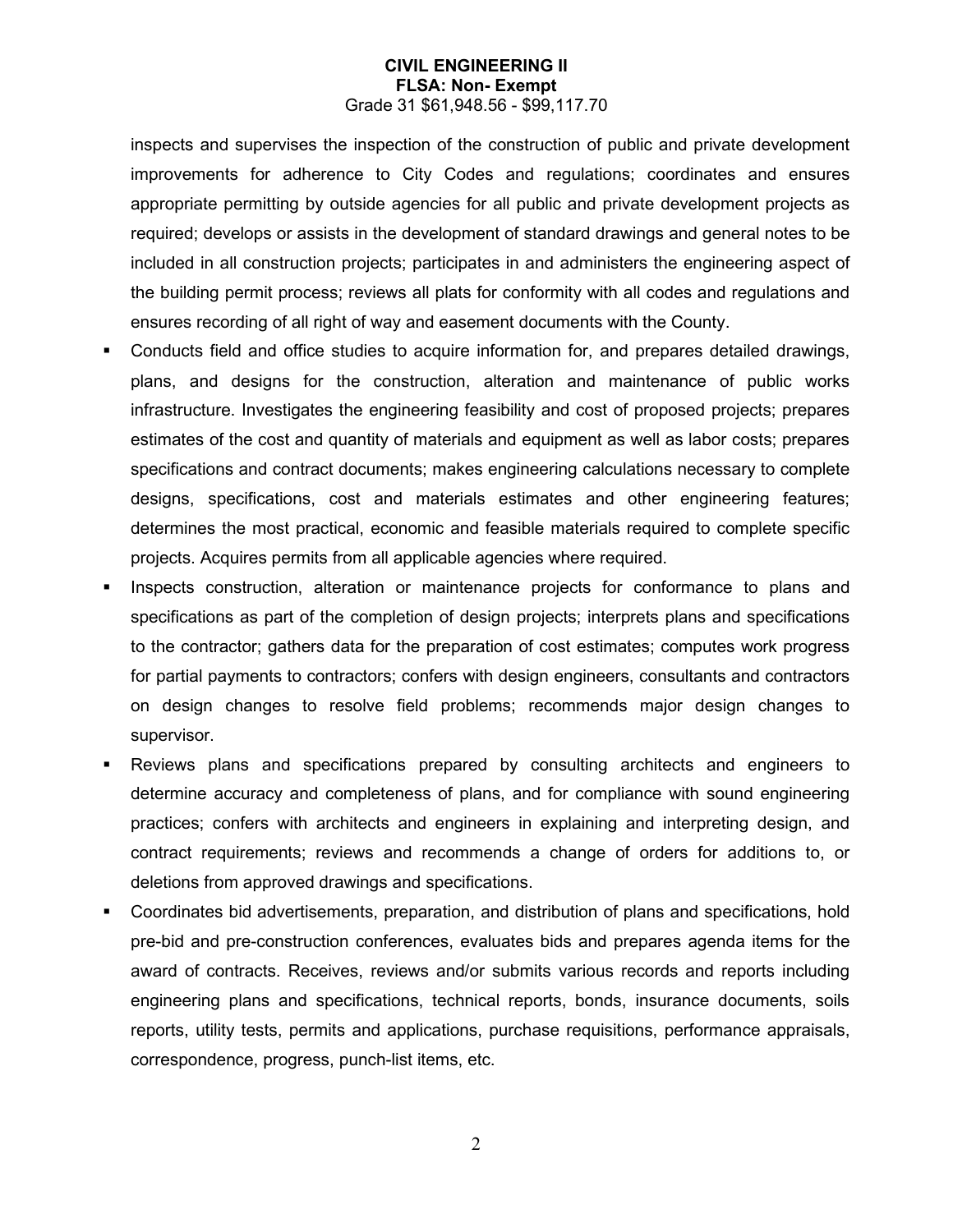- Manages several projects simultaneously in various phases of development including planning, design, building a start-up, construction management, inspection and warranty administration including recommendations for approval/disapproval of pay requests, change orders, etc.
- Attends and writes reports of meetings; maintains comprehensive project documentation; schedules and conducts meetings with consultants, contractors, and sub-contractors. Prepares a variety of correspondence to contractors, consulting engineers and architects, governmental agencies and organizations and others regarding the interpretation of specifications, policy determination, approval of materials and equipment, and workmanship standards.
- Receives, reviews, prepares and/or submits various records and reports including purchase requisitions, budget documents, activity, and technical reports, invoices, correspondence, grant applications, graphs and charts, etc.
- Operates a variety of equipment such as calculator, computer, telephone, vehicle, computeraided drafting and survey equipment, and two-way radio.
- **Interacts and communicates with various groups and individuals such as Public Works** personnel, City department heads and employees, regulatory agencies, community groups, and the public when required.
- Answers complaints by citizens pertaining to damage, inconvenience or nuisance created by construction work and attends community meetings.
- **Requires regular attendance to scheduled work shifts.**

# **KNOWLEDGE, SKILLS & ABILITIES**

- Some knowledge of building materials, methods and construction systems.
- Some knowledge of building codes, laws, regulations and design standards.
- Some knowledge of the principles, practices, and methods of engineering, and public works planning, design and construction.
- Some knowledge of federal, state and municipal rules, regulations, ordinances, and architectural drawings production techniques, and information management techniques relating to architecture, engineering, public works, and building construction.
- Some knowledge of structural design, and air-conditioning, plumbing, and electrical systems.
- Some knowledge of contracts, forms, and procedures relative to building construction activities.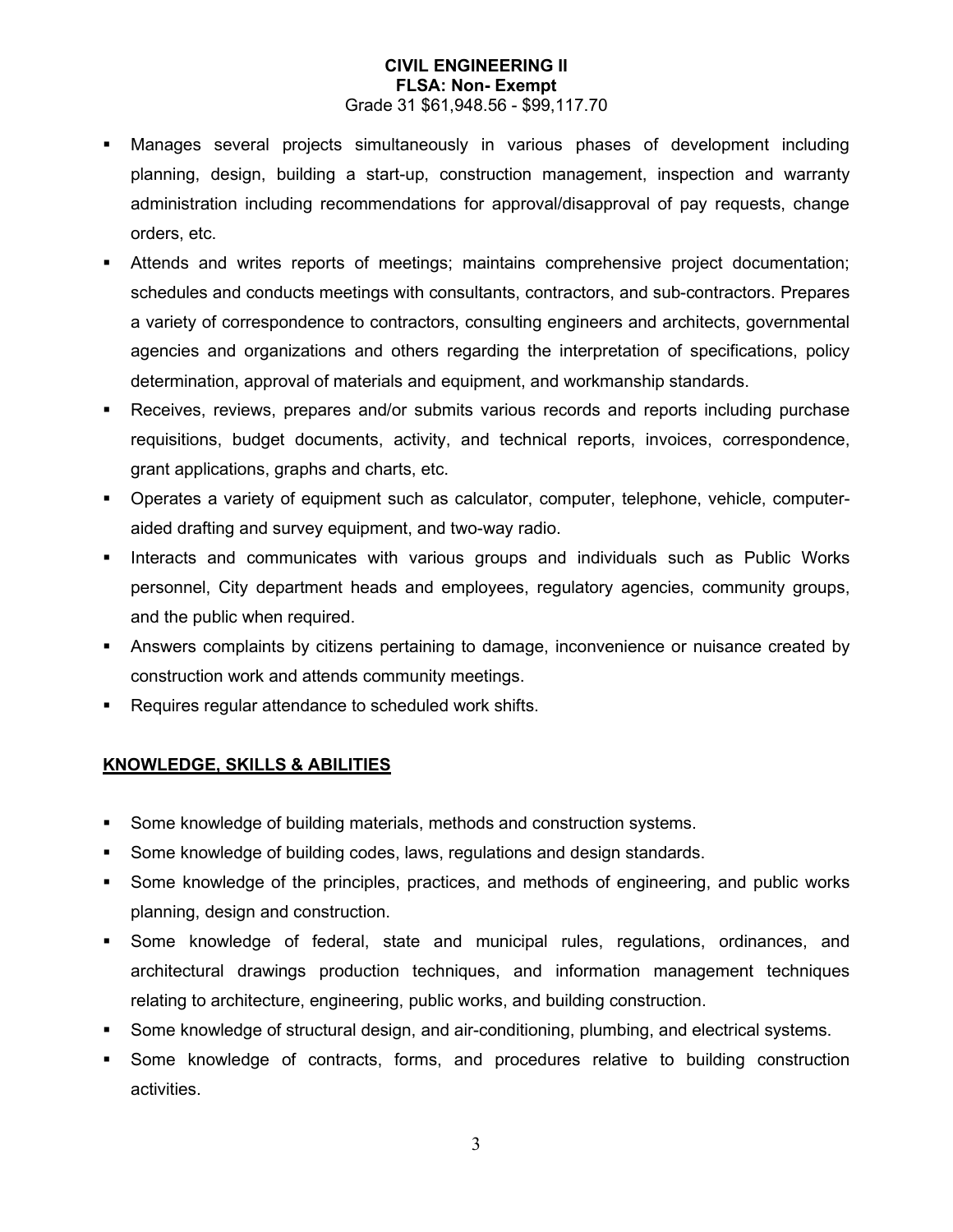- Strong ability to inspect complex projects under construction for conformance to contract documents.
- **Project experience in facility relocations and managing details of a major relocation.**
- Ability to understand complex engineering drawings and specifications related to complex construction projects.
- Ability to review and suggest changes, additions, and corrections in detailed plans and specifications of construction projects.
- Ability to interpret pertinent laws and regulations and enforce compliance with designs and construction schedules.
- Ability to establish and maintain effective working relationships with consultants, contractors, supervisors and departmental officials.
- Ability to analyze bids and make recommendations for award of contract.
- Ability to conduct meetings with consultants, contractors' representatives of user agencies.
- Ability to express ideas clearly and concisely, verbally and in writing.

# **MINIMUM ACCEPTABLE EDUCATION, TRAINING & EXPERIENCE**

Graduation from an accredited college or university with a Bachelor's Degree in Civil Engineering and five years of responsible experience. Registration as a Professional Engineer. Computer skills to perform key elements of the job are required. Must possess a valid State of Florida driver's license.

## **PREFERRED**

Two (2) years of postgraduate experience in the field of engineering. Experience in land development or stormwater and municipal engineering.

## **PHYSICAL REQUIREMENTS**

The City of Oakland Park is an Equal Opportunity Employer. In compliance with the Americans with Disabilities Act (42 U.S. C. 12101 et. seq.), the City of Oakland Park will provide reasonable accommodations to qualified individuals with disabilities and encourages both prospective and